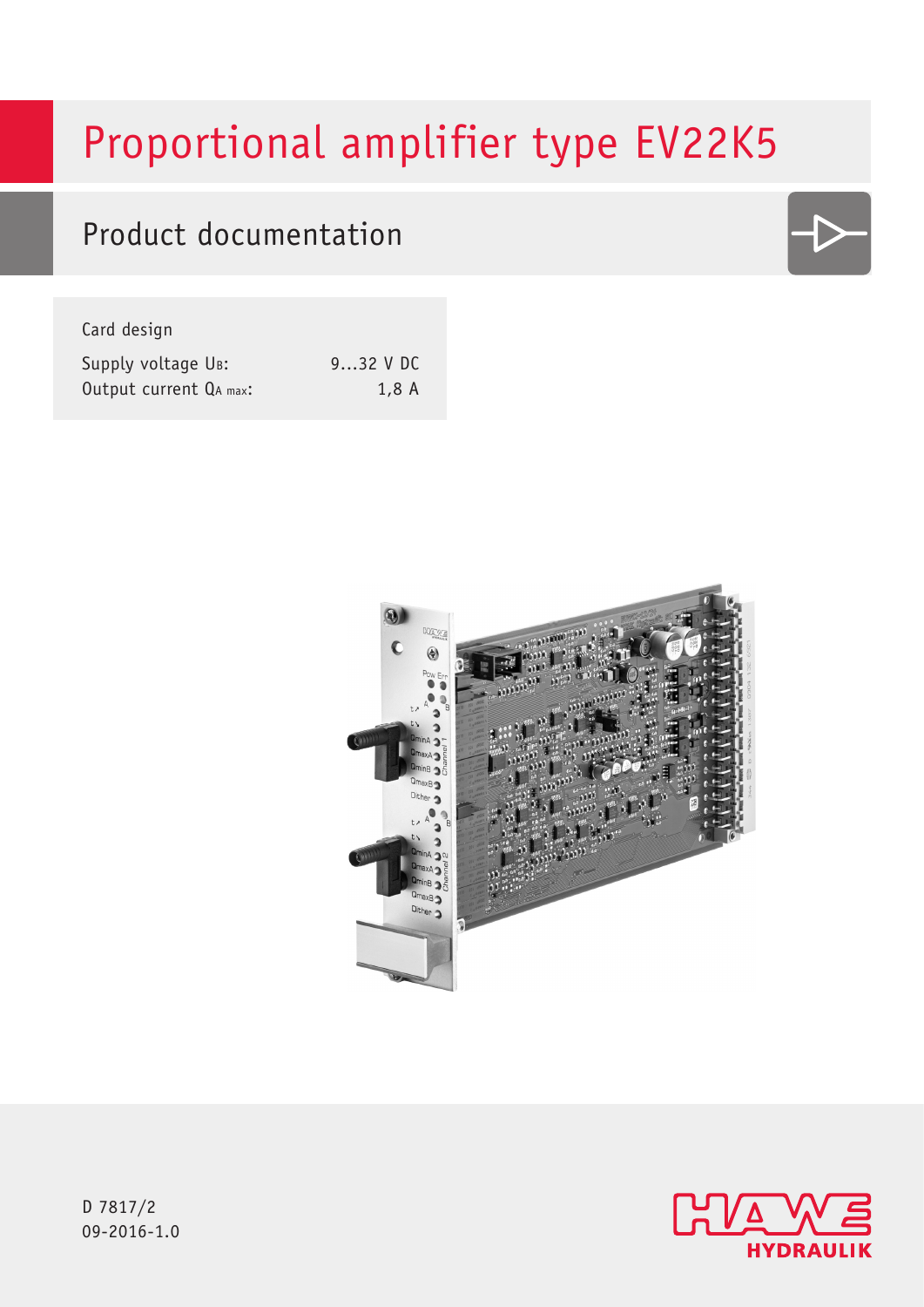

© by HAWE Hydraulik SE.

The forwarding and reproduction of this document, as well as the use and communication of its contents, are forbidden unless expressely permitted.

Any breach or infringement will result in liability for damages.

All rights reserved concerning patent or utility model application.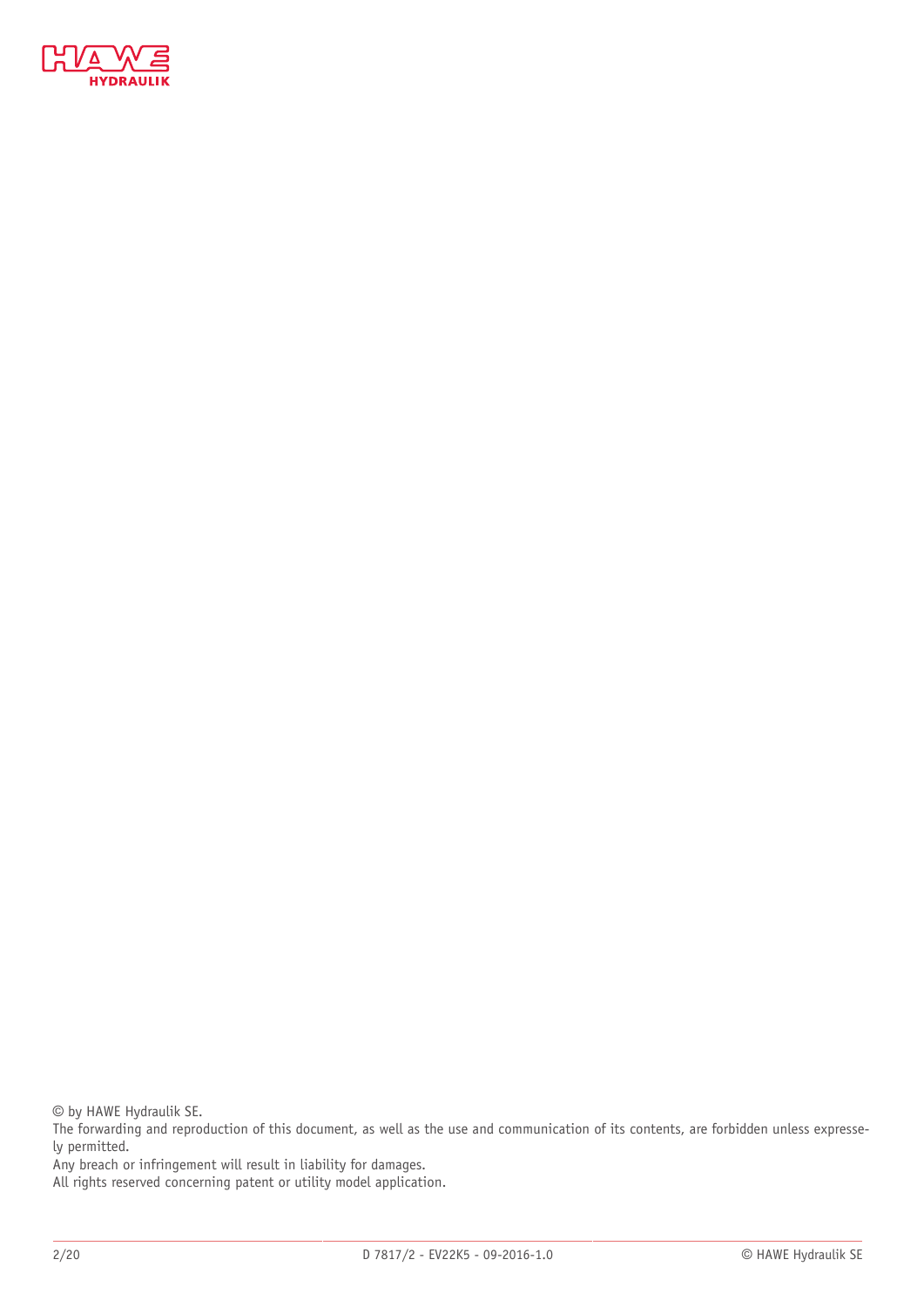

### Contents

| $\mathbf{1}$            |                                                                                                                 |  |
|-------------------------|-----------------------------------------------------------------------------------------------------------------|--|
| $\overline{\mathbf{z}}$ |                                                                                                                 |  |
| $\overline{3}$          |                                                                                                                 |  |
| 3.1                     |                                                                                                                 |  |
| 3.2                     |                                                                                                                 |  |
| 3.3                     |                                                                                                                 |  |
| 3.4                     |                                                                                                                 |  |
| $\overline{4}$          |                                                                                                                 |  |
| 4.1                     |                                                                                                                 |  |
| 4.2                     |                                                                                                                 |  |
| 4.3                     |                                                                                                                 |  |
| 5 <sup>1</sup>          |                                                                                                                 |  |
| 5.1                     |                                                                                                                 |  |
| 5.2                     |                                                                                                                 |  |
| 5.3                     |                                                                                                                 |  |
| 5.4                     |                                                                                                                 |  |
| 6                       |                                                                                                                 |  |
| 6.1                     | Actuation of hydraulic valves using one proportional twin solenoid each or two proportional single solenoids 17 |  |
| 6.2                     |                                                                                                                 |  |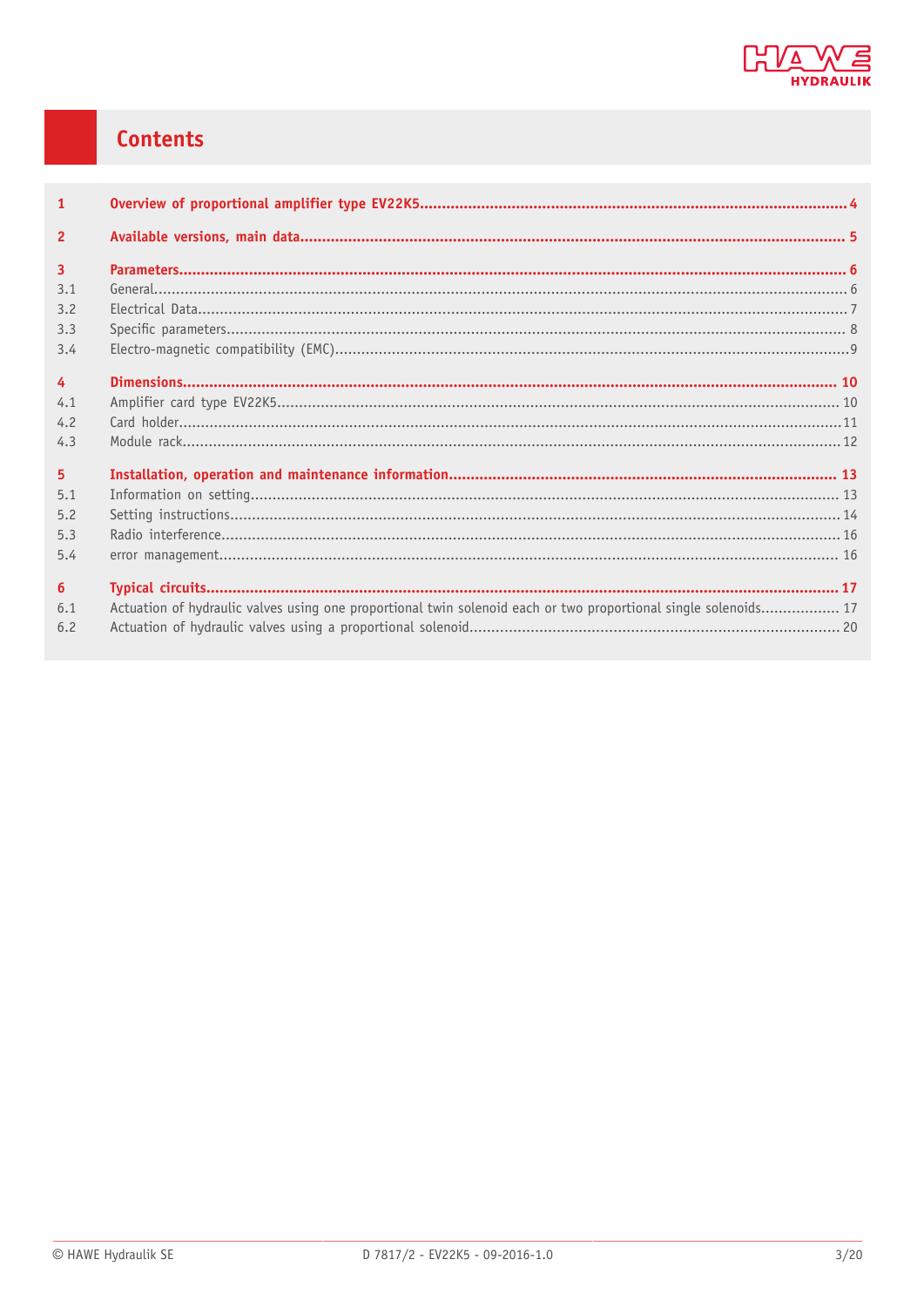

### <span id="page-3-0"></span>**1 Overview of proportional amplifier type EV22K5**

Proportional amplifiers actuate proportional solenoid valves by converting an input signal into a corresponding control current.

Thanks to the excellent control accuracy and highly precise feedback measurement, even challenging hydraulic applications can easily be realised. A multi-turn potentiometer is used to configure the valve parameters such as the base and maximum current, dither and ramps. The EV22K5 has two independent proportional amplifiers for mutual control of two twin solenoids or two sets of two single-action solenoids.

The amplifier module is mounted either on a mounting surface using an additional card holder or on a 35 mm standard support rail by means of a snapon foot. It has the same dimensions as a Eurocard, with a front panel width of 6 HP.

#### **Features** and **benefits:**

- Short-circuit-proof fixed voltage regulator  $\pm$ 5 V DC or  $\pm$ 10 V DC
- Compact design
- Easy commissioning
- Functions tailored to HAWE products
- EDs for status monitoring

#### **Intended applications:**

- For controlling proportional valves
- Switch cabinet installation in industrial and mobile environments



**Proportional amplifier type EV22K5**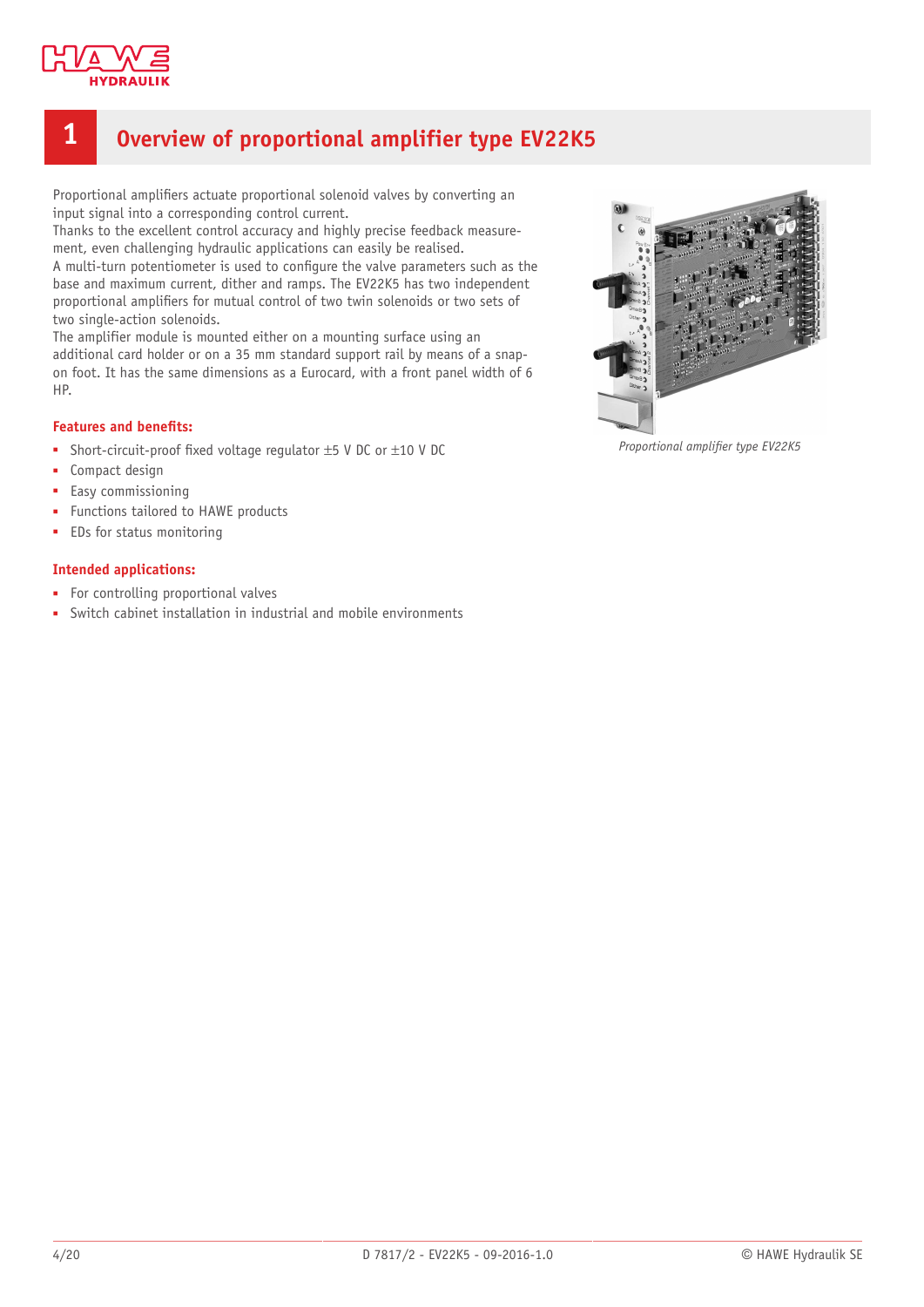

### <span id="page-4-0"></span>**2 Available versions, main data**

**Order coding example:**

**EV 22 K 5 12/24 Supply voltage 12 V DC/24 V DC (nominal value) Plug-in card version Two twin solenoids or two sets of two single proportional solenoids**

**Basic type**

**alternately actuated**

#### **Amplifier module Card holder mounting accessories**

**Card holder for an amplifier card**

**KH 7817 901**

**Card holder**

**Description:** The card holder consists of a frame with quide rail and a screw terminal strip. The card holder is attached to a mounting surface using M4 screws provided.

**Support rail snap-on foot for card holder**

**S 7817 902**

**Support rail snap-on foot**

**Description:** The snap-on foot is attached to the underside of the card holder KH 7817 901. The card holder can therefore be mounted on a 35 mm standard support rail either vertically or horizontally

**Module rack for two or three amplifier cards**

**BT 7817 950**

**Module rack**

**Description:** The module rack consists of a screwed frame housing with 3 guide rails. The screw terminal strips are mounted on the side and are easily accessible. Unused slots can be sealed with reactive plates.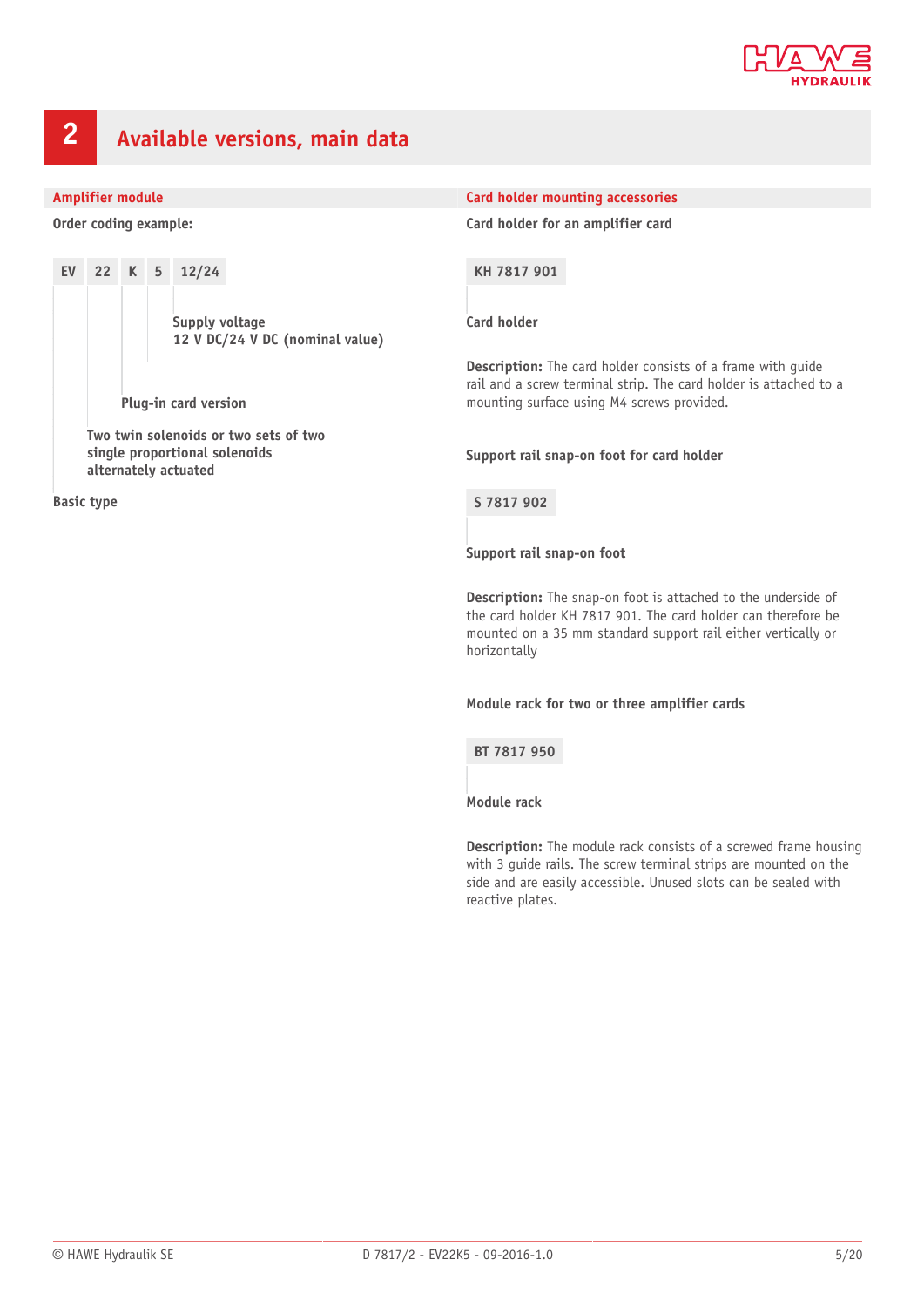

## <span id="page-5-0"></span>**3 Parameters**

<span id="page-5-1"></span>**3.1 General**

#### **General data**

| Nomenclature                 | Proportional amplifier for 12 V DC to 24 V DC                                                                                     |  |
|------------------------------|-----------------------------------------------------------------------------------------------------------------------------------|--|
| Design                       | Cards with 32-pin terminal block according to DIN EN 60603-2                                                                      |  |
| <b>Installation position</b> | Any                                                                                                                               |  |
| Weight                       | $\blacksquare$ Total: 900 q<br>• Board approx. 50 g<br>• Card holder approx. 150 g<br>Module rack approx. 700 g<br>$\mathbf{u}$ . |  |
| <b>Protection class</b>      | IP 00 according to DIN VDE 0470, EN 60529 or IEC 529                                                                              |  |
| <b>Ambient temperature</b>   | $-20^{\circ}$ C+70°C                                                                                                              |  |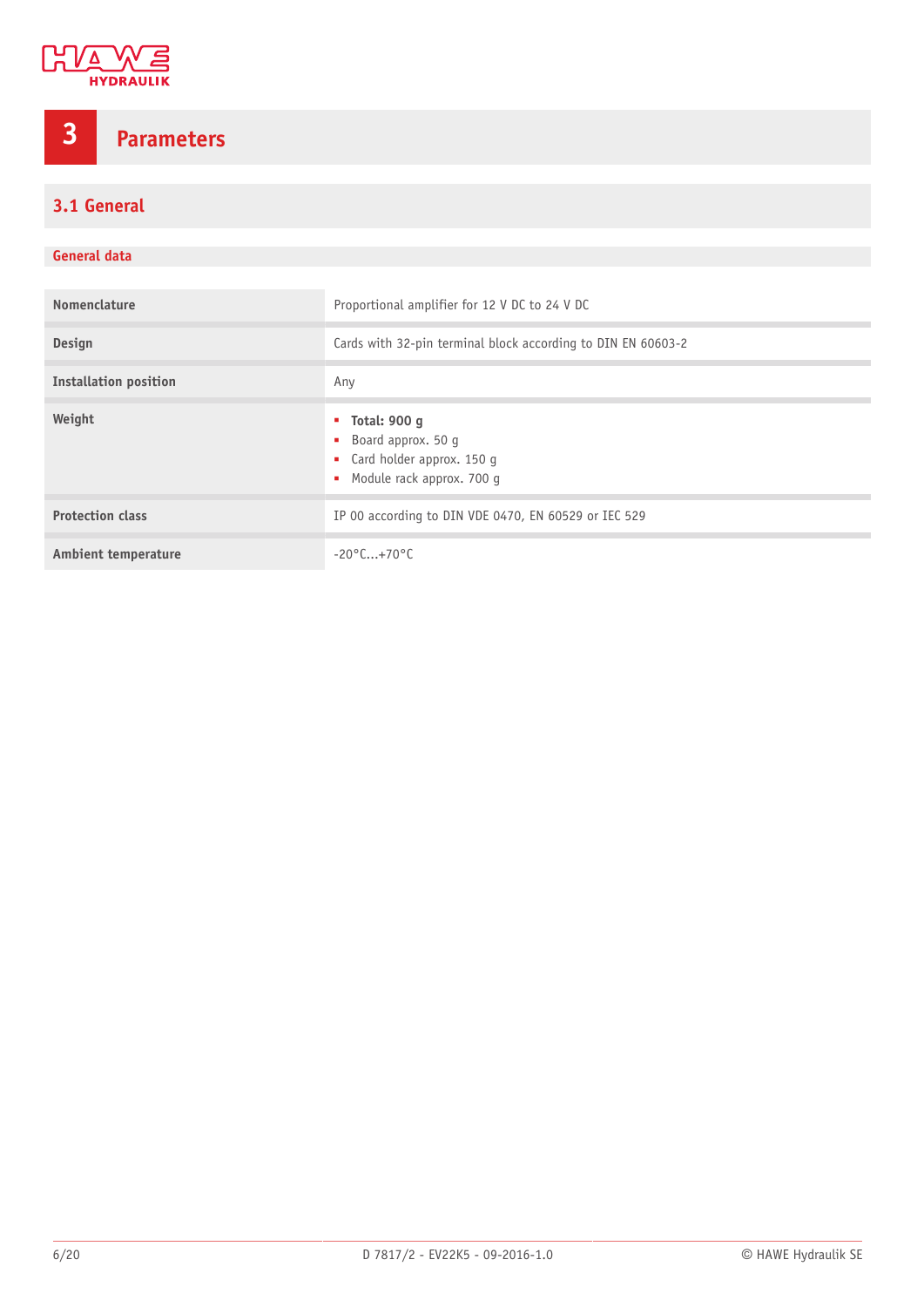

#### <span id="page-6-0"></span>**3.2 Electrical Data**

| Supply voltage                   | 932 V DC<br>$\bigcup_{R}$                                                                                                                                                         |
|----------------------------------|-----------------------------------------------------------------------------------------------------------------------------------------------------------------------------------|
| Max. permissible ripple factor   | 10% ripple<br>${\mathsf W}$                                                                                                                                                       |
| <b>Required filter capacitor</b> | $C_B$                                                                                                                                                                             |
| Output voltage                   | $U_B$ - 1.8 V DC<br>$U_A$                                                                                                                                                         |
| Output current                   | Max. 1.8 A short-circuit-proof<br>$I_A$                                                                                                                                           |
| <b>Setting range</b>             | $I_{min} = 00.8 A$<br>Pre-setting 0.25 A<br>$I_{max} = 01.8$ A<br>Pre-setting 0.6 A                                                                                               |
| No-load current                  | max. 110 mA (depending on voltage)<br>$I_{\perp}$                                                                                                                                 |
| <b>Voltage ranges</b>            | $U_{\text{nom}}$ -10 - 0 - +10 V DC (BR open) <sup>1</sup> )<br>$-5 - 0 - +5$ V DC (bridge set) <sup>1</sup> )                                                                    |
| Reference voltage                | At I <sub>st</sub> 10 mA max.<br>$U_{Sf}$<br>$\pm$ 10 V DC (bridge open) <sup>1</sup> )<br>$\pm$ 5 V DC (bridge set) <sup>1</sup> )<br>Short circuit-proof and overload protected |
| Input resistance                 | $\approx 400 \text{ k}\Omega$<br>$R_{e}$                                                                                                                                          |
| Ramp time rise-fall              | 0.1 to 5, factory-set pre-setting 0.1 s<br>$t_{R}$                                                                                                                                |
| <b>Dither frequency</b>          | f<br>$\approx$ 55 Hz                                                                                                                                                              |
| Dither amplitude                 | $\lfloor$<br>100 to 600 mAtip to tip<br>Factory-set pre-setting $\approx$ 140 mA <sub>tip to tip</sub>                                                                            |

<sup>&</sup>lt;sup>1</sup> BR = bridge on the card for switching the target value voltage ranges (-10 to +10 V DC or -5 to +5 V DC) and the stabilised voltages (see [Chapter 4,](#page-9-0) ["Dimensions"](#page-9-0)).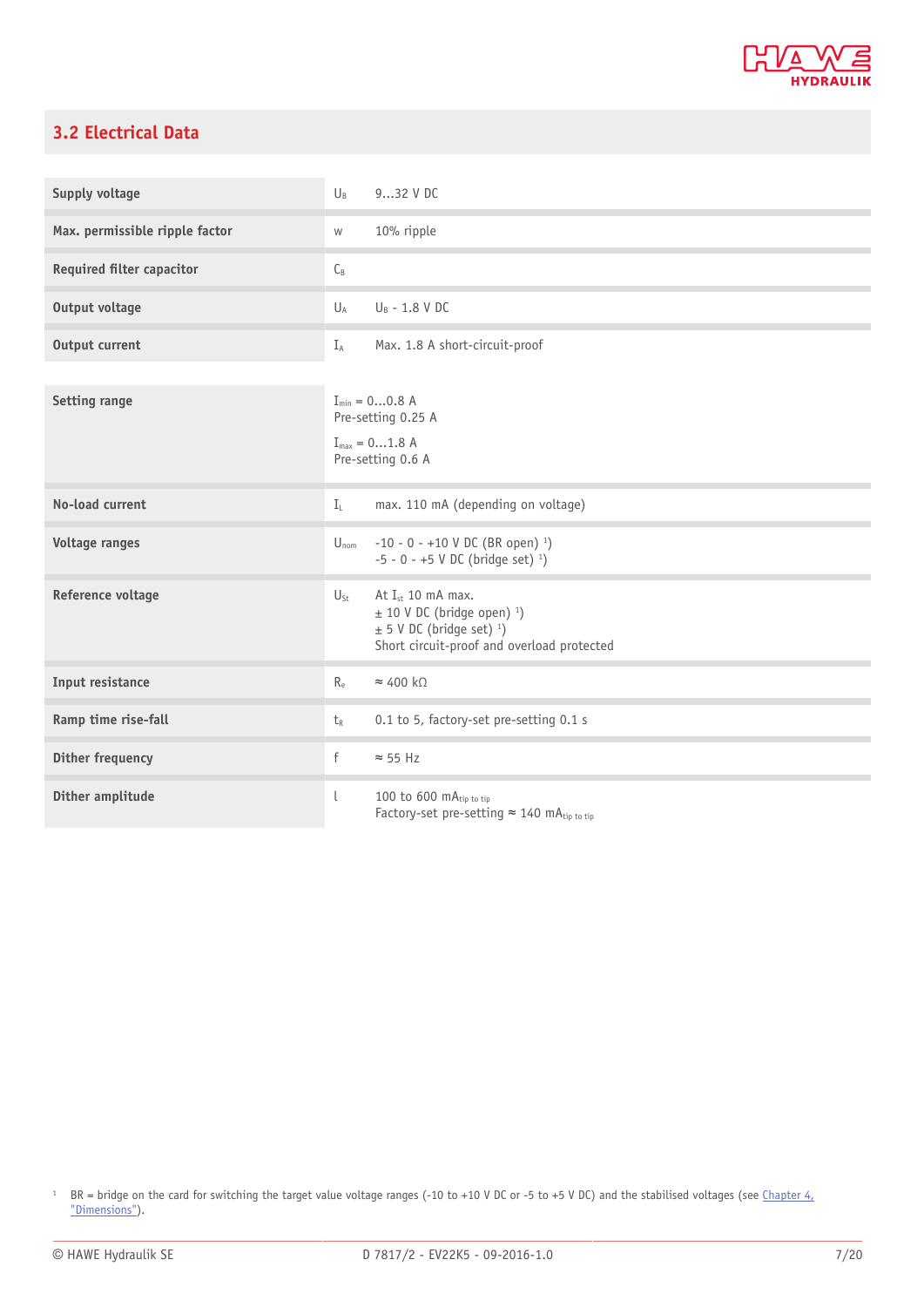

#### <span id="page-7-0"></span>**3.3 Specific parameters**

#### **Digital inputs**

| Input resistance      | $\approx$ 10 kΩ    |                       |                       |
|-----------------------|--------------------|-----------------------|-----------------------|
| Input voltage level   |                    | <b>BR</b> open        | <b>BR</b> set         |
|                       | logical 0          | $0 V \le U \le 4.5 V$ | $0 V \le U \le 1.3 V$ |
|                       | logical 1          | $9.5 V \le U \le U_B$ | $6 V \le U \le U_B$   |
| <b>Digital output</b> |                    |                       |                       |
|                       |                    |                       |                       |
| Output voltage        | $U_A$<br>35 V      |                       |                       |
| Max. output current   | $I_A$<br>Max. 9 mA |                       |                       |

#### **Amplifier front plate and terminal assignment of the terminal block**



*Terminal block according to DIN EN 60603-2*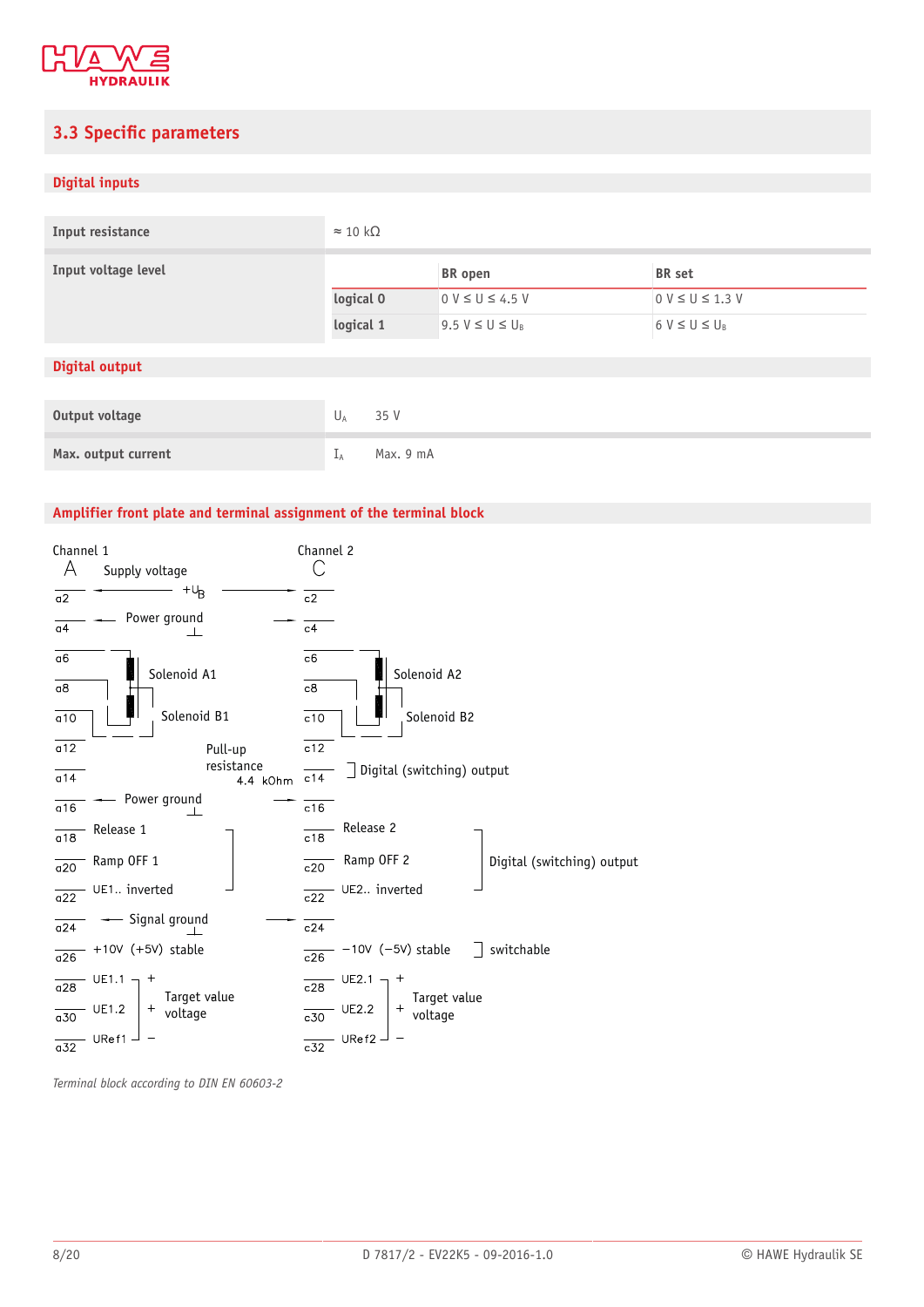

#### **Amplifier front plate**



*Amplier front plate*

- **1** 2 x 2 mm sockets for current measurement (channel 1)
- **2** 2 x 2 mm sockets for current measurement (channel 2)

#### **General**

| Pow |  | Supply voltage (green LED) |  |  |
|-----|--|----------------------------|--|--|
|-----|--|----------------------------|--|--|

Err Fault (red LED)

#### **Channel 1**

- A1 Solenoid A1 control (green LED)
- B1 Solenoid B1 control (yellow LED)
- T1 Ramp rise time
- T2 Ramp fall time
- $Q_1$   $Q_{min}$  (I<sub>min</sub>) solenoid A1
- $Q$ 2  $Q_{\text{max}}$  (I<sub>max</sub>) solenoid A1
- Q3 Q<sub>min</sub> (I<sub>min</sub>) solenoid B1
- $Q_4$   $Q_{\text{max}}$  (I<sub>max</sub>) solenoid B1
- D1 Dither amplitude

#### **Channel 2**

- A2 Solenoid A2 control (green LED)
- B2 Solenoid B2 control (yellow LED)
- T3 Ramp rise time
- T4 Ramp fall time
- $Q_5$   $Q_{\text{min}}$  (I<sub>min</sub>) solenoid A2
- $Q_6$   $Q_{\text{max}}$  ( $I_{\text{max}}$ ) solenoid A2
- $Q7$   $Q_{min}$  (I<sub>min</sub>) solenoid B2
- $Q_8$   $Q_{\text{max}}$  (I<sub>max</sub>) solenoid B2
- D2 Dither amplitude

#### <span id="page-8-0"></span>**3.4 Electro-magnetic compatibility (EMC)**

The EMC of the device was tested using an accredited testing laboratory (emitted interference DIN EN 61000-6-3 and immunity to interference according to DIN EN 61000-6-2 evaluation criterion "B"). The test set-ups only represent typical use. This EMC testing does not release the user from carrying out adequate prescribed EMC testing of their complete system (according to Directive 2014/30/EU). If the EMC of the complete system must be further amplified, the following measures can be tested and introduced:

- The required smoothing capacitor in accordance with [Chapter 3.2, "Electrical Data"](#page-6-0) is not only needed to ensure the device functions correctly, but also to guarantee compliance with EMC guidelines (conducted emitted interference).
- The equipment should be installed in an metal cabinet (shielding)
- Supply lines, such as inputs and outputs to and from the device, should be as short as possible. If necessary they should be shielded and twisted in pairs (to reduce the antennae-like effect for increasing the immunity to interference).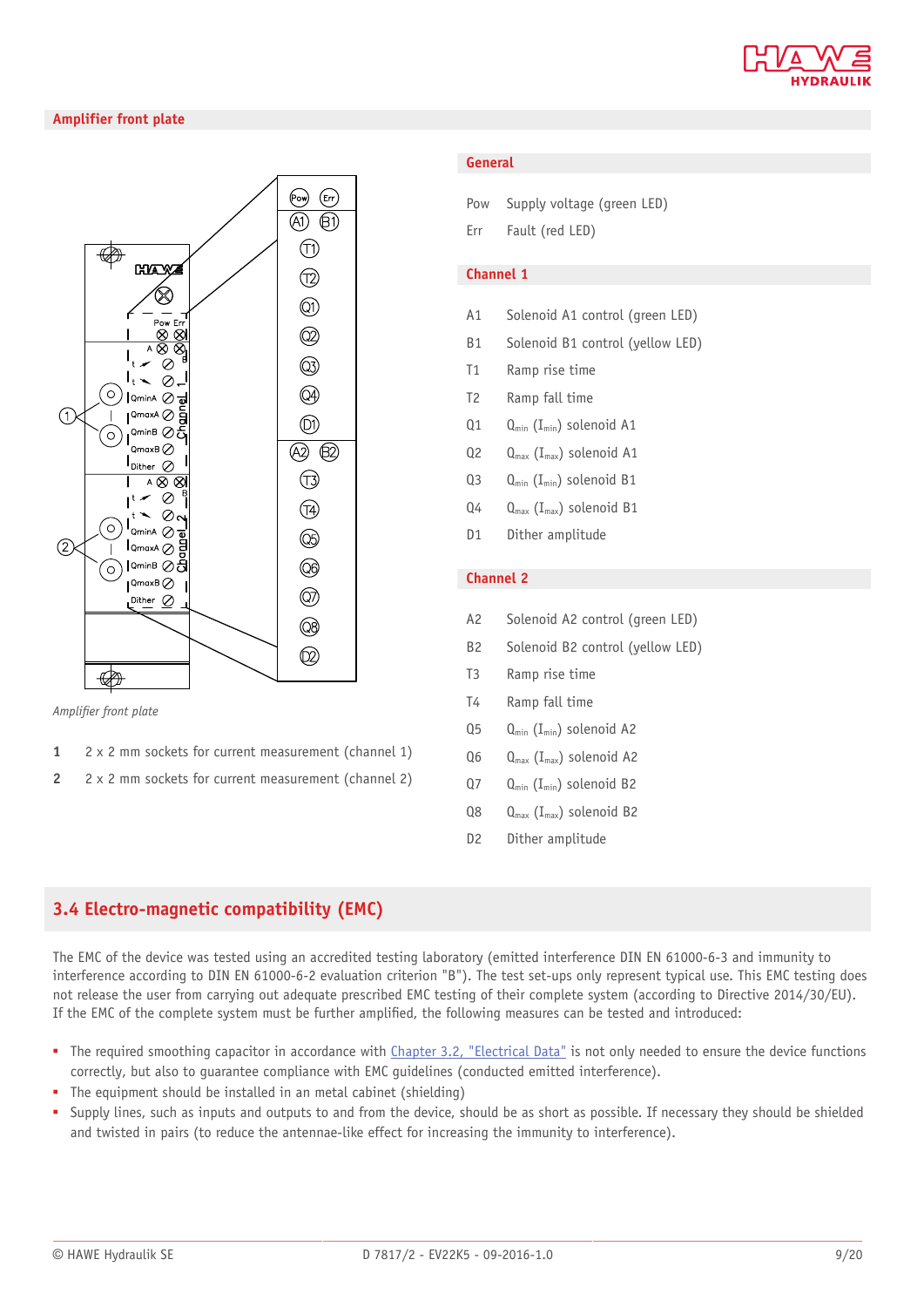

### <span id="page-9-0"></span>**4 Dimensions**

<span id="page-9-1"></span>All dimensions in mm, subject to change!

#### **4.1 Amplifier card type EV22K5**



*Overview of module type EV22K5*

- 1 Female multipoint connector according to DIN EN 60603-2
- 2 Bridge BR
- 3 Short-circuit bridges for connection of 2 mm sockets to the front plate

For explanation of amplifier front plate, see [Chapter 3.3,](#page-7-0) "Specific parameters".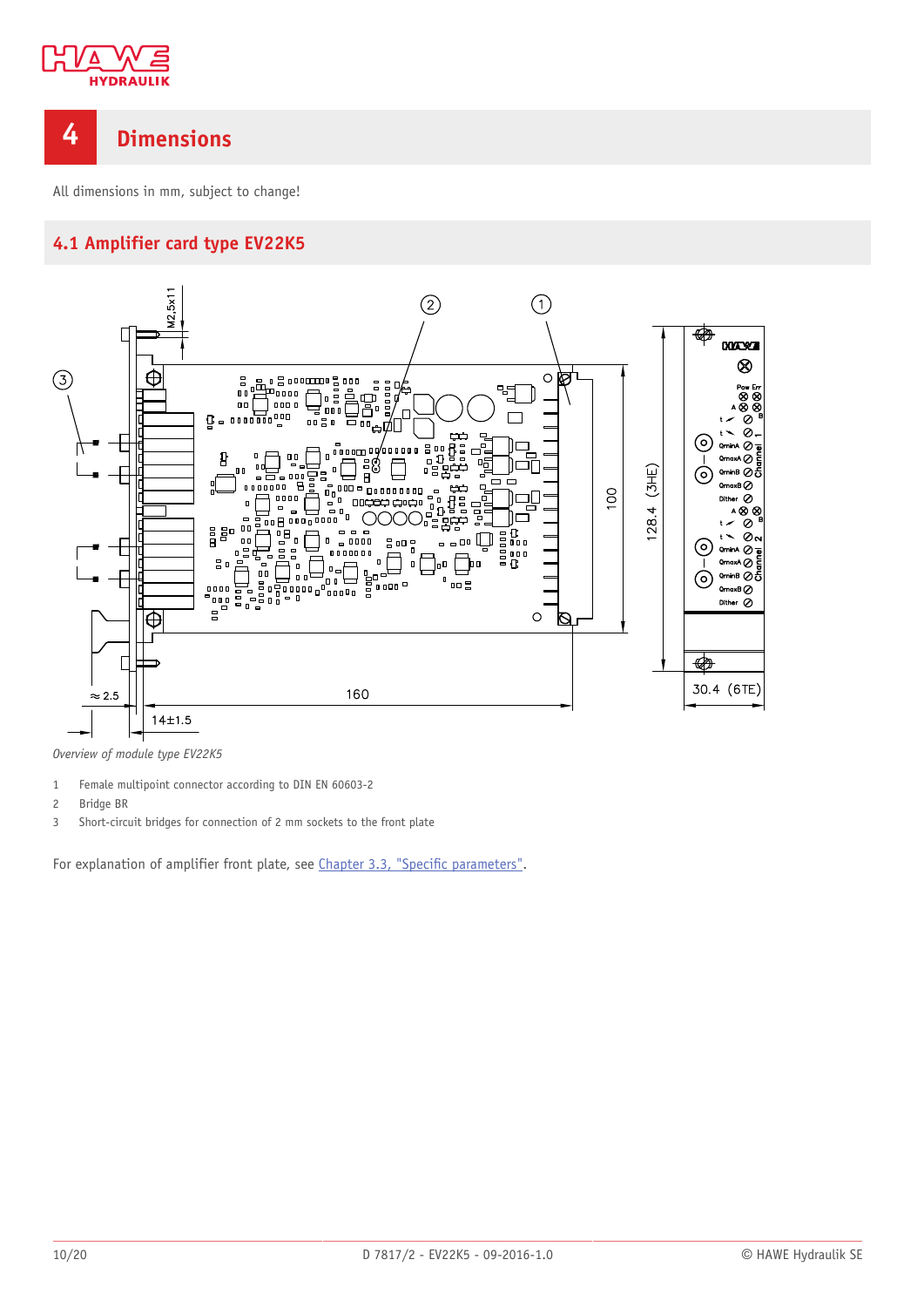

### <span id="page-10-0"></span>**4.2 Card holder**



*Overview of card holder*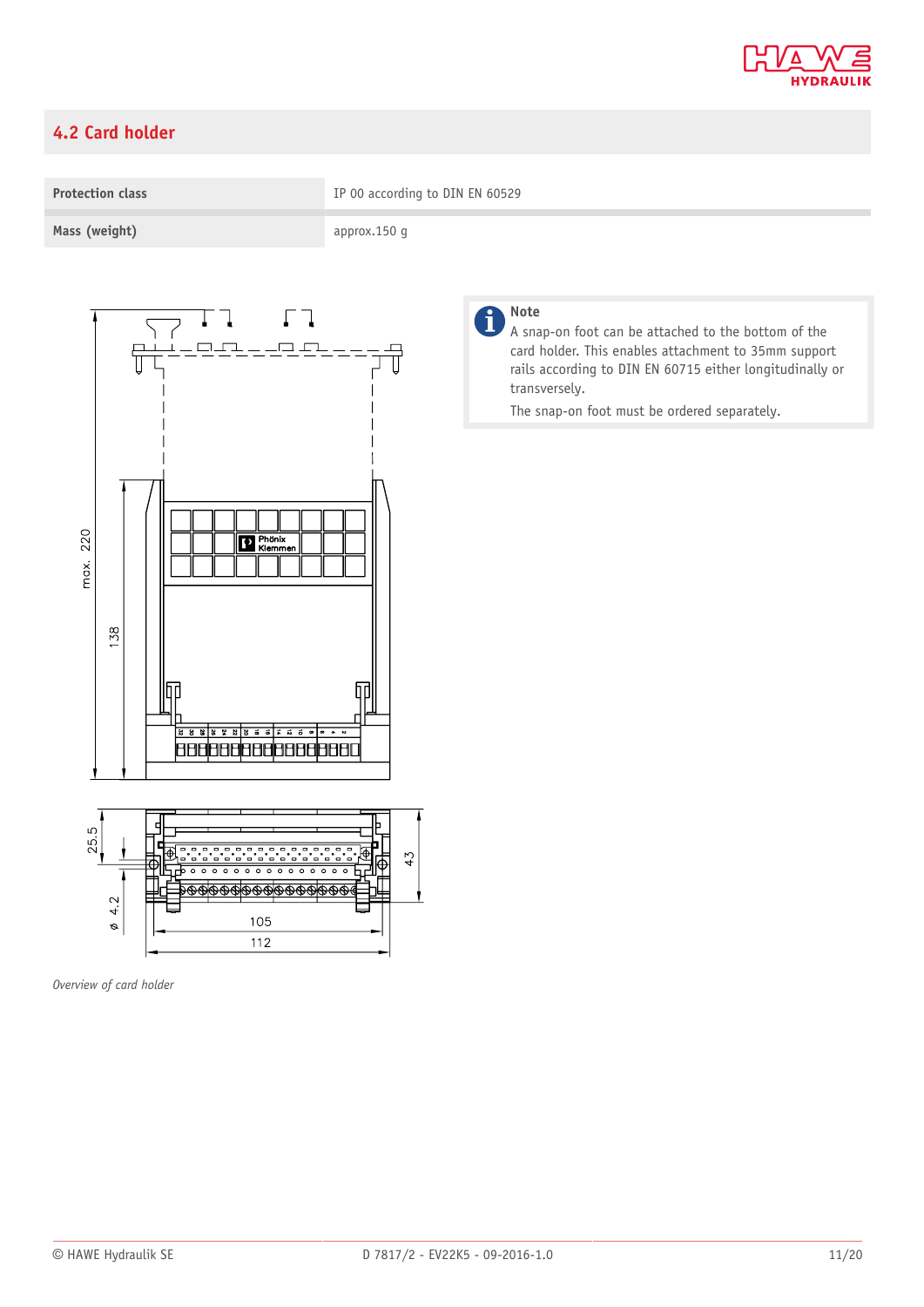

### <span id="page-11-0"></span>**4.3 Module rack**

**Protection class CONDUCTER IP 00 according to DIN EN 60529** 

**Mass (weight)** approx. 700 g



*Overview of module rack*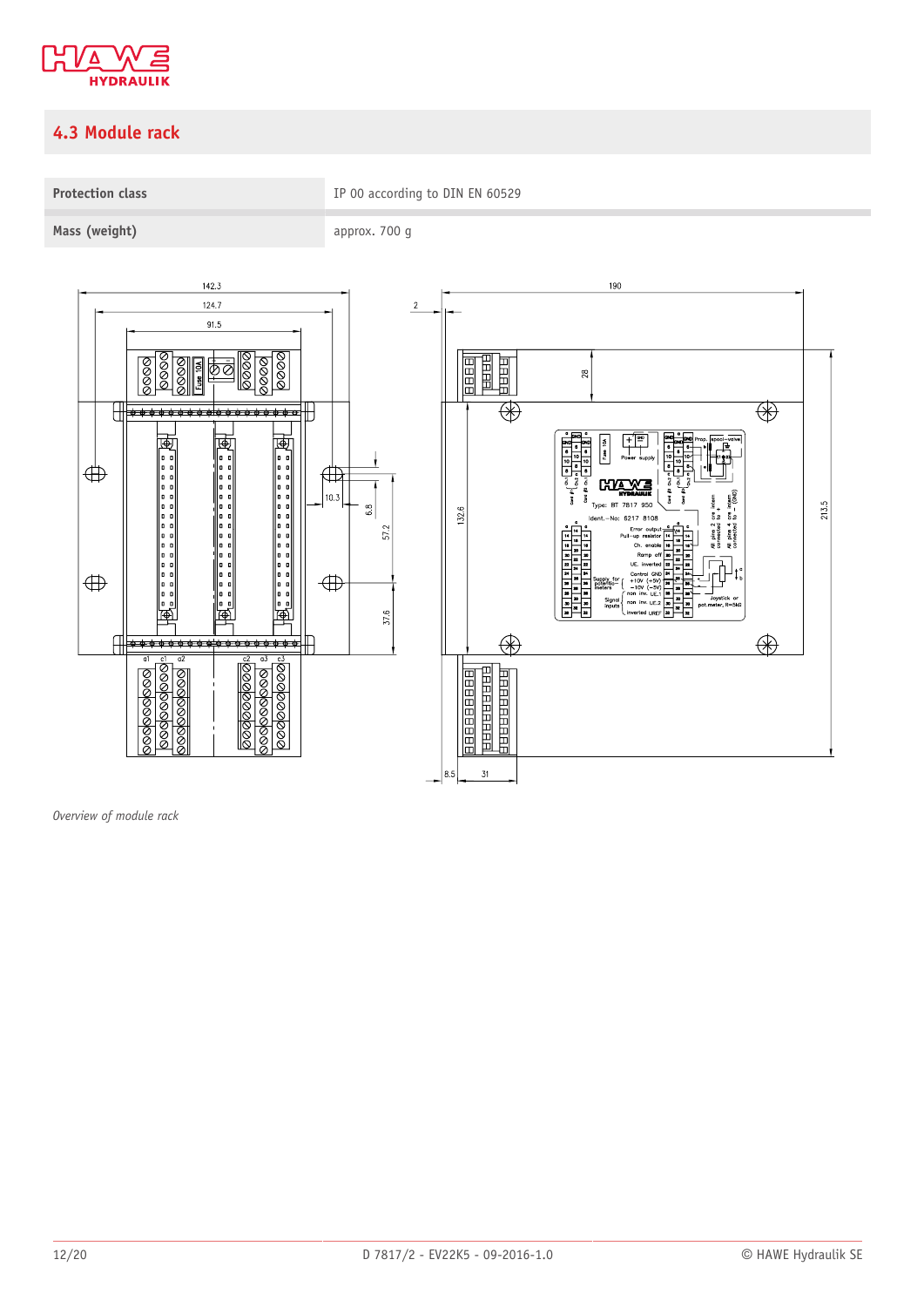

### <span id="page-12-0"></span>**5 Installation, operation and maintenance information**

#### <span id="page-12-1"></span>**5.1 Information on setting**

#### **Note**

When delivered, the proportional amplifier EV22K5-12/24 has been set up so that it can be used, without any further setting, together with the proportional spool valve type PSL or PSV according to publication D 7700 ff. More precise matching between the proportional spool valve and proportional amplifier should only be undertaken if the appropriate specialist personnel and measuring equipment are available.

The arrangement (see Chapter 5.2, "Setting [instructions"](#page-13-0)) is the circuit used for EV22K5-12/24 with a target value potentiometer with centre tap (see Chapter 6.1, " Actuation of hydraulic valves using one [proportional](#page-16-1) twin solenoid each or two proportional single [solenoids"\)](#page-16-1).

The card is connected using a card holder or module rack (see ["Available](#page-4-0) versions, main data"). The designation of the terminals corresponds to the designation of the terminal block (see [Chapter 3.3,](#page-7-0) "Specific parameters").

Shielded connecting lines with wires twisted in pairs should be used for connection lengths of more than 3 m to minimise emitted interference and/or to increase immunity to interference.

 $I_{max}$  must not exceed the  $I_{lim}$  value specified for the proportional solenoid for long periods. An external target value voltage must not exceed or fall below the set range of the reference voltages by more than 1 V for long periods. Otherwise this can lead to an incorrect reaction of the proportional amplifier. Use of the card as a single proportional amplifier for controlling single proportional solenoids (see Chapter 6.2, "Actuation of hydraulic valves using a [proportional](#page-19-0) solenoid").

#### **Note**

Check the mains supply if any faults occur during the setting procedure, or during commissioning. The ammeter used for current measurement must not have a voltage drop of more than 0.5 V, otherwise the current measurement value displayed on the front plate via the measurement sockets can be wrong.

- For bridge rectification: Is an electrolyte filter capacitor of at least 2200 μF/A coil current connected in parallel to the supply voltage?
- Is the supply voltage for the proportional amplifier high enough? Under load, the supply voltage should be at least 1.8 V DC higher than the voltage that would be required to generate the set maximum current  $I_{\text{max}}$  for a warm solenoid without proportional amplifier.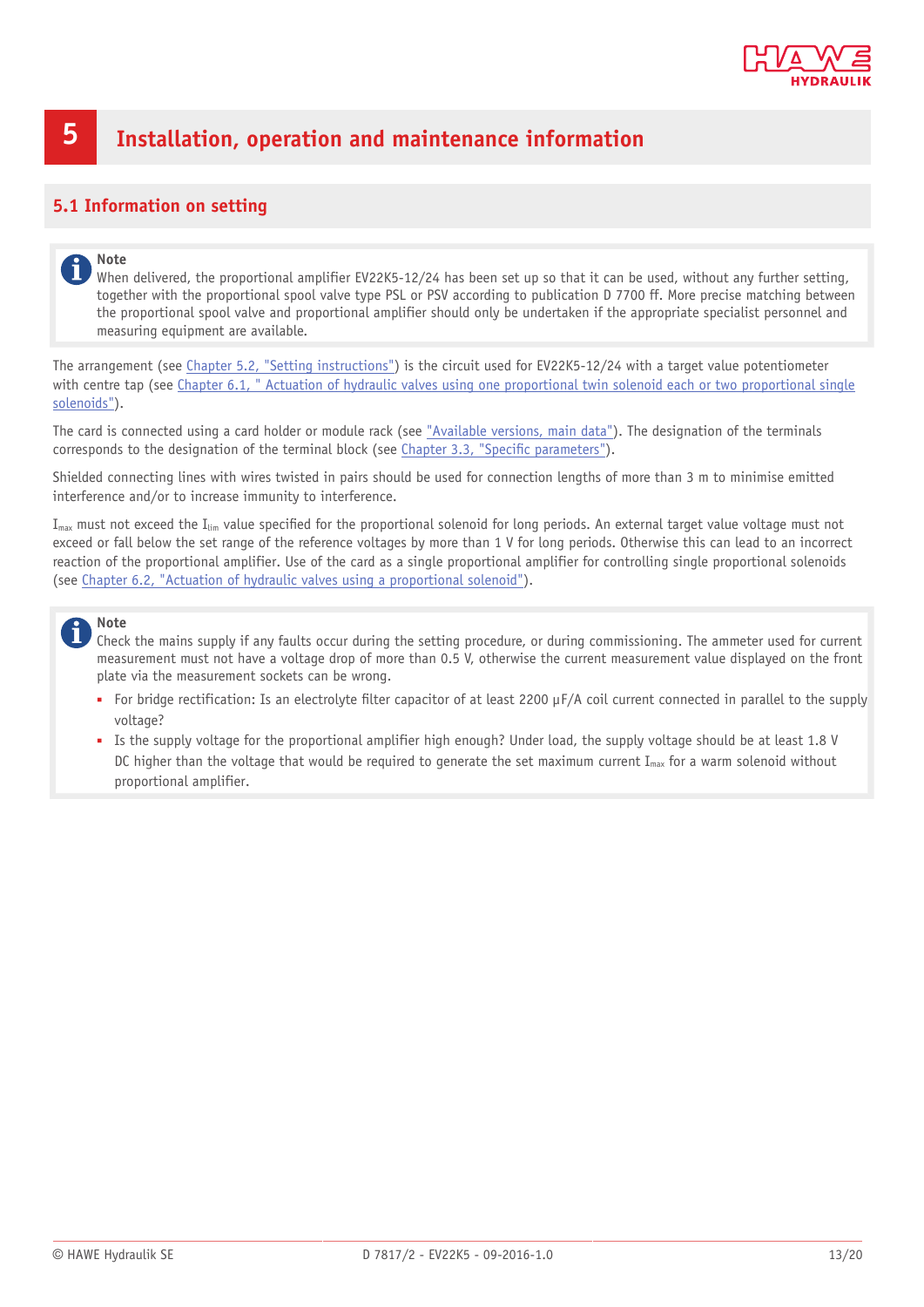

### <span id="page-13-0"></span>**5.2 Setting instructions**



P1, P2 Joystick e.g. 1 x type EJ2-10 according to publication [D 7844](http://downloads.hawe.com/7/8/D7844-en.pdf)

#### **Preparing the module**

- 1. Turn ramp potentiometer anti-clockwise
- ✓ The slide of the potentiometer in the transparent housing is furthest away from the front plate
- 2. Connect the amplifier card and measurement devices according to the circuit example
- 3. Check the position of the bridge BR
- 4. Switch on the supply voltage
- ✓ The green LED on the front plate lights up

### **Note**

If the red LED (Err) lights up, there is a fault. For diagnostics and fault elimination (see Chapter 5.4, "error [management"\)](#page-15-1)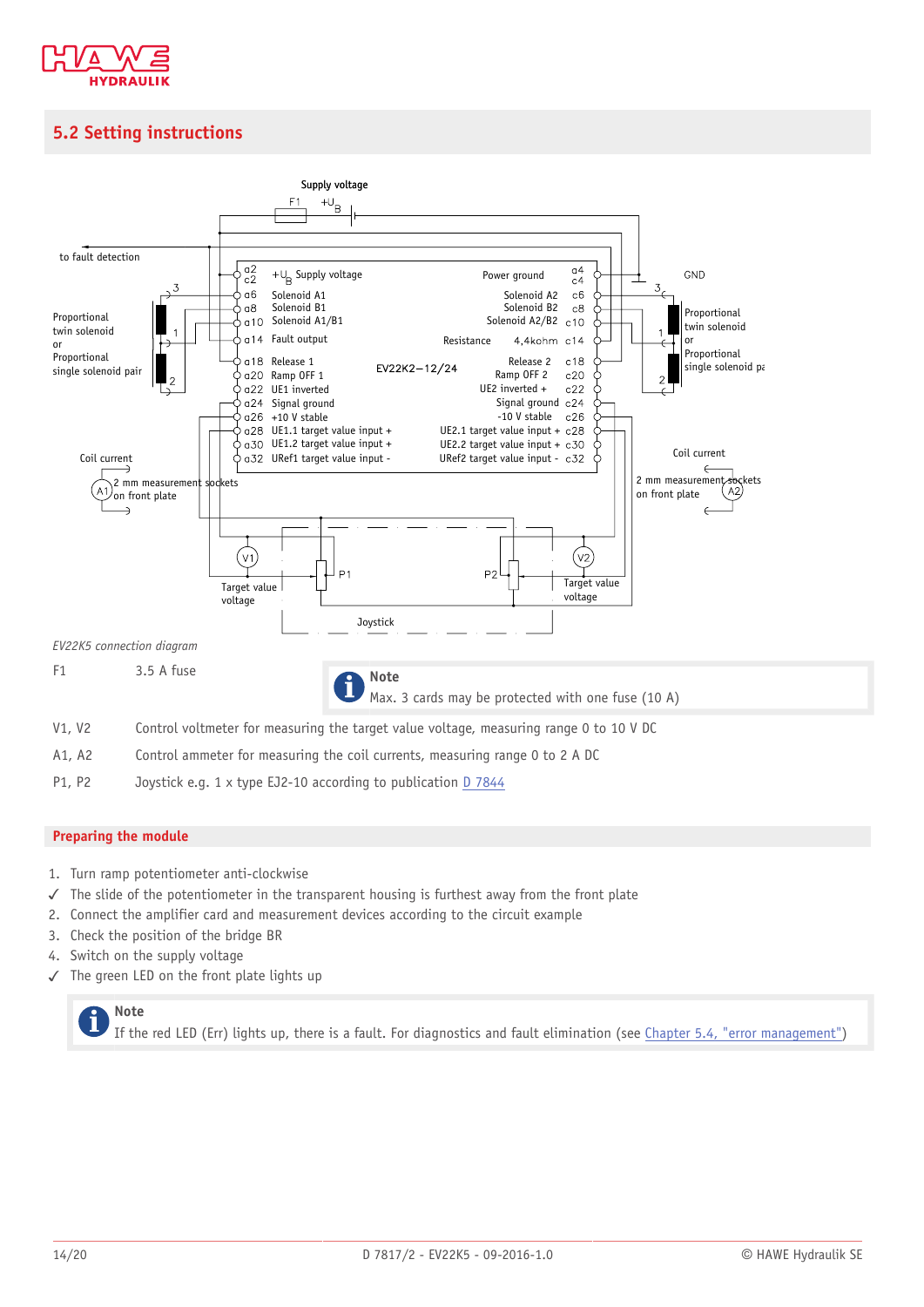

#### **Setting the minimum current**

- 1. Move Joystick P1 in one direction and hold it there until LED A1 lights up
- 2. Read off the voltage on voltmeter V1
- 3. Set the minimum current Imin A for direction A using the multi-turn potentiometer Qmin A1. Turning it clockwise increases the coil current
- 4.

#### **Note**

The indicative value for a PSL or PSV proportional spool valve with 24 V solenoids is approx. 290 mA, with 12 V solenoids approx. 580 mA

- 5. Read off the coil current on ammeter A1.
- 6. Move joystick P1 in the other direction and hold it there until LED B1 lights up
- 7. Set the minimum current Imin B for direction B using the multi-turn potentiometer Qmin B1. Turning it clockwise increases the coil current

#### **Setting the maximum current**

- 1. Move joystick P1 in direction A as far as the stop and hold it there
- 2. Read off the maximum target value voltage on voltmeter V1
- 3. Set the maximum current Imax A for direction A using the relevant multi-turn potentiometer Qmax A1. Turning it clockwise increases the coil current.



The indicative value for a PSL or PSV proportional spool valve with 24 V solenoids is approx. 600 mA, with 12 V solenoids approx. 1200 mA

- 4. Read off the coil current on ammeter A1.
- 5. Move joystick in direction B as far as the stop and hold it there
- 6. Set the maximum current Imax B for direction B using the relevant multi-turn potentiometer Qmax B1. Turning it clockwise increases the coil current.
- 7. Read off the coil current on ammeter B1.
- 8. Set the dither amplitude so that with the joystick moved approximately half way, vibration is clearly felt with the hand on the lever of the proportional spool valve, but no interference is caused in the hydraulic system.

#### **Note**

Indicative values for type PSL(V) according to D 7700-.. UN = 24 V and with coil current 0.4 A approx. 140 mAS-S. Values for the dither amplitude can only be measured with an oscilloscope.

#### **Setting the ramp times**

- 1. Set ramp time for ascending ramp on the multi-turn potentiometer (t-)
- 2. Set ramp time for descending ramp on the multi-turn potentiometer  $(t^-)$
- 3. Turning it clockwise extends the ramp time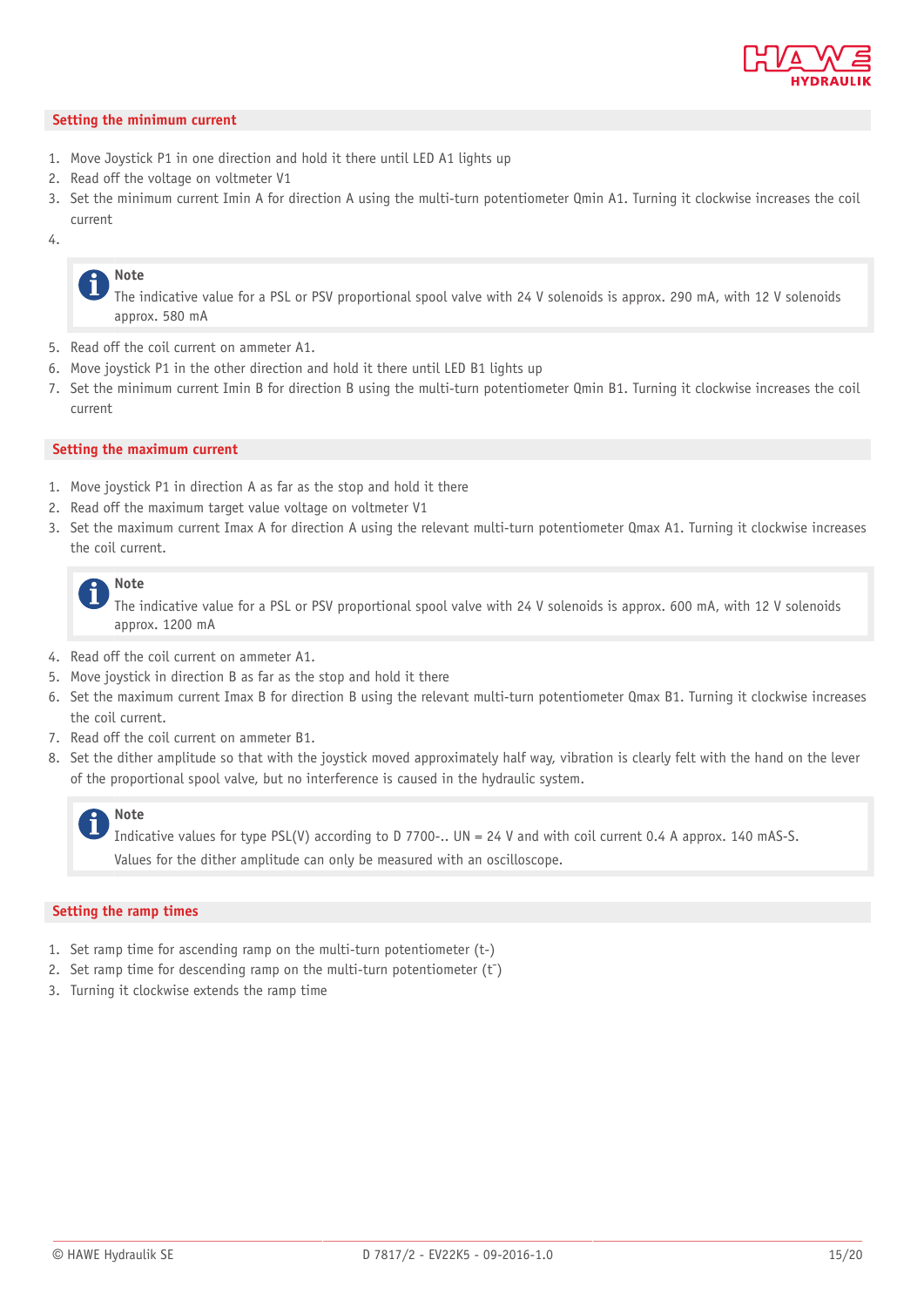

#### <span id="page-15-0"></span>**5.3 Radio interference**

In rare cases, it is possible for the proportional amplifier to go to fault status in the place where it is being used due to electromagnetic interference (e.g. where solenoid valves are being used which have no or inadequate interference suppression). In such cases, we recommend subsequent interference suppression of on/off solenoid valves and/or series incorporation of an EMC filter in the supply voltage on the module rack.

<span id="page-15-1"></span>In mobile hydraulics e.g.: high-performance EMC filter type: FN332-10A from Schaffner EMV GmbH in 76185 Karlsruhe, Germany

#### **5.4 error management**

- LEDs on the front plate indicate the operating states of the amplifier card.
- Green LED (Pow): Lights up when the supply voltage is connected.
- Red LED (Err): Lights up in the event of a fault status. The faulty channel is also indicated by simultaneous flashing of the green (A) and orange (B) channel-specific LEDs.
- In parallel to the red LED, a signal output (NPN transistor, pin a14) is present. The fault indication (red LED) and the fault signal (pin a14) remain active until acknowledgement. However, the amplifier card functions once again as soon as the cause of the fault has been eliminated.

#### **Possible faults**

| Possible cause<br><b>LED</b> error code |                     |                     | Possible cause       |                                                                                  |                                                                                                                                        |
|-----------------------------------------|---------------------|---------------------|----------------------|----------------------------------------------------------------------------------|----------------------------------------------------------------------------------------------------------------------------------------|
| Pow                                     | Err<br>(green)(red) | А                   | B<br>(green)(yellow) |                                                                                  |                                                                                                                                        |
|                                         |                     |                     |                      | Supply voltage too low $U_B < 9.1$ V                                             | $\Rightarrow$ Increase supply voltage<br>$\Rightarrow$ Check smoothing and improve if necessary                                        |
|                                         |                     |                     |                      |                                                                                  | Resetting the fault display                                                                                                            |
|                                         |                     |                     |                      |                                                                                  | $\Rightarrow$ Automatic reset                                                                                                          |
|                                         |                     |                     |                      | $\left \sum_{n=1}^{1}$ Cable break or short-circuit at the<br>output (coil side) | $\Rightarrow$ Check connected solenoids and supply lines for short-circuits<br>$\Rightarrow$ Check interruptions                       |
|                                         |                     |                     |                      |                                                                                  | <b>Resetting the fault display</b>                                                                                                     |
|                                         |                     |                     |                      |                                                                                  | $\Rightarrow$ After fault elimination                                                                                                  |
|                                         |                     |                     |                      |                                                                                  | $\Rightarrow$ Switch supply voltage on again OR produce a positive flank on PIN 18 <sup>1</sup><br>(release) of the relevant amplifier |
|                                         |                     | $=$ LED remains off |                      | $\left \sum_{i=1}^{1} f_i\right  = \text{LED lights up}$                         | $=$ LED flashes                                                                                                                        |

**Note**

A fault status can only be detected by the electronics if the coil currents have exceeded the permissible limits on actuation. Therefore, one cannot predict a short-circuit or cable break at the output if the TARGET VALUE VOLTAGE = 0 or with the RELEASE BLOCKED (PIN 18) Such faults will only be reported shortly after actuation of the relevant side (end stage).

<sup>&</sup>lt;sup>1</sup> When the RELEASE is blocked (PIN 18), the solenoid current is switched off without delay, but switched back on when released again via the set ramp function.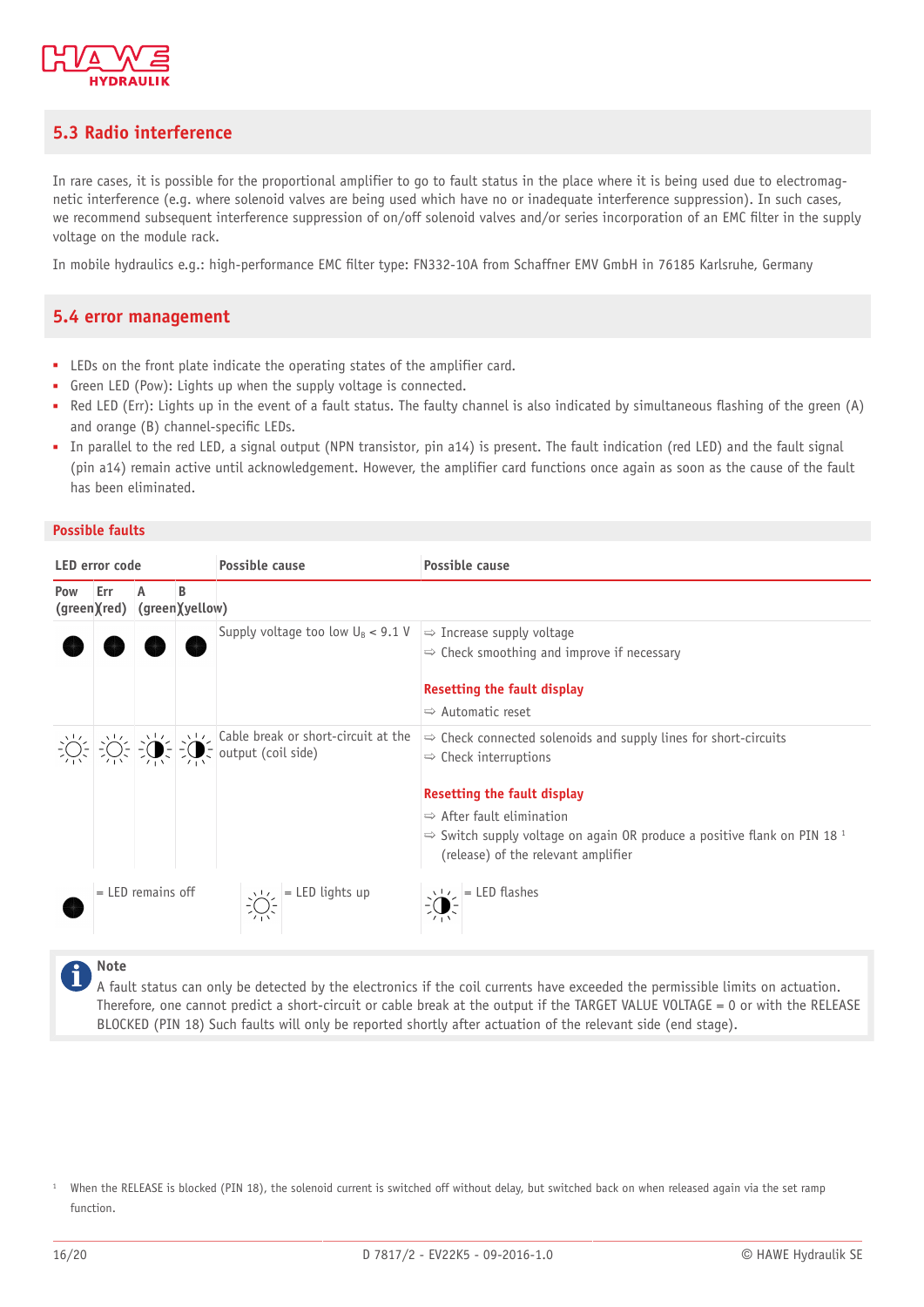

### <span id="page-16-0"></span>**6 Typical circuits**

#### <span id="page-16-1"></span>**6.1 Actuation of hydraulic valves using one proportional twin solenoid each or two proportional single solenoids**

For a description of the connections, see [Chapter 3.3,](#page-7-0) "Specific parameters".

#### **Example 1**



1 Proportional twin solenoid or proportional single solenoid

2 Joystick

#### **Example 2**



1 E.g. joystick

The signal emitter connected consists of two potentiometers with centre tap, e.g. two single-axis joysticks or one dual-axis joystick. The target value voltage is bipolar.

This basic circuit is protected against malfunction of the nonactivated proportional twin solenoid in the event of a wire break at the input (target value potentiometer). In the event of such a wire break, the non-activated proportional valve remains in the neutral position, as the target value voltage at the input of the proportional amplifier remains zero.

Two single potentiometers with only three connections (without centre tap) are used as signal emitters. The target value voltage is bipolar. This relatively cheap version does however have the disadvantage that, for example, if a supply line from the target value potentiometer to the reference voltage +10 V (a26) breaks, the target value voltage at the input of the proportional amplifier immediately jumps to -10 V. This means that the proportional solenoid of the non-activated proportional valve is fully controlled and therefore the valve moves as far as the stop with unchecked movement and max. speed of the consumer connected to it. Such a circuit should therefore only be advocated if the signal emitter and amplifier card are installed so close to one another that it is unlikely there will be any damage to the supply lines. The circuit according to example 1 or example 3 is preferable for safety reasons.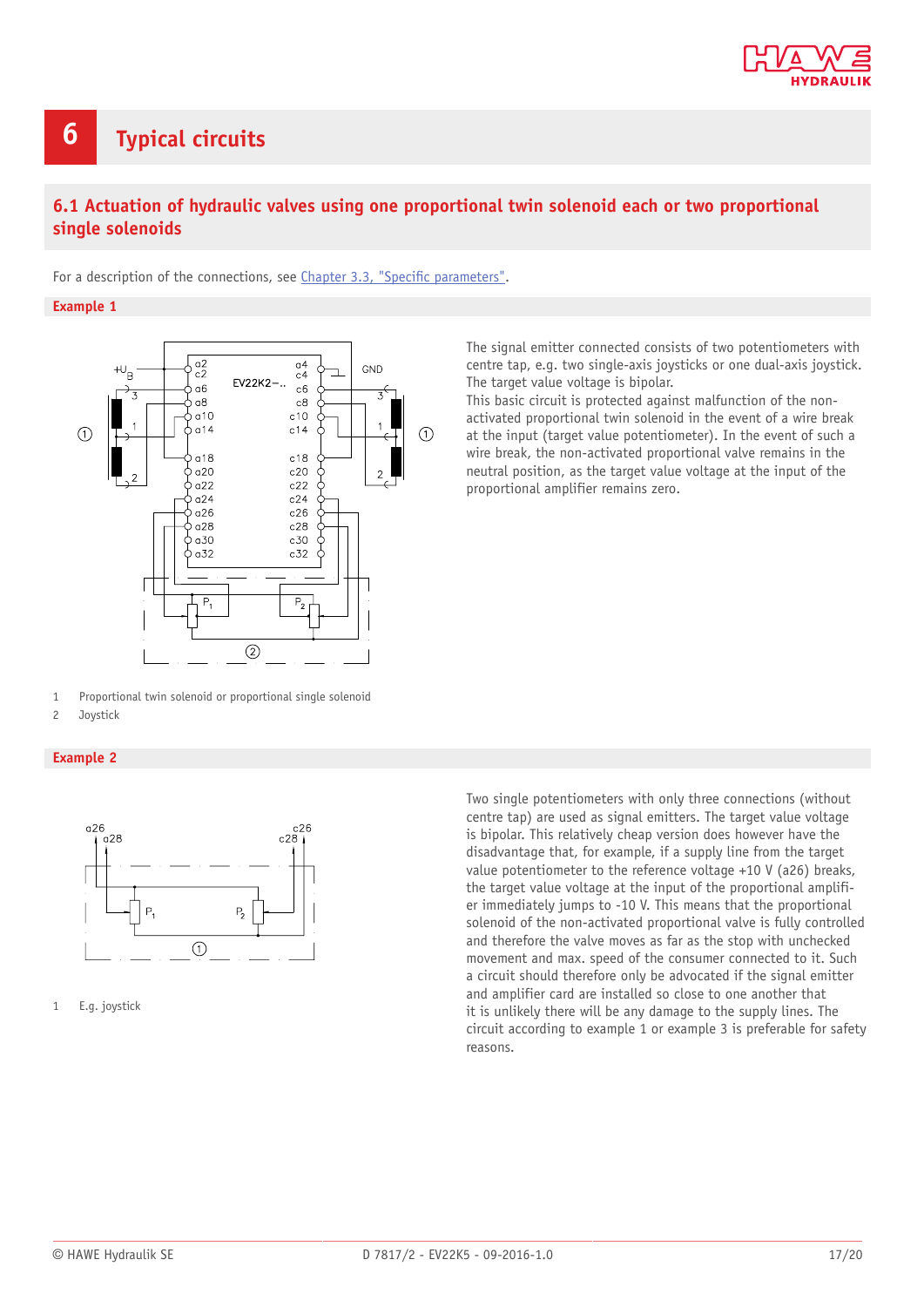

#### **Example 3**



As in example 2, two single potentiometers are used as signal emitters. The target value voltage is bipolar. The absent centre tap of the target value potentiometers is simulated in each case by two additional resistances of the same size between 5 and 10 kΩ, 0.25 W. This avoids the safety disadvantages of example 2 and the same applies as in example 1.

*Diagram showing actuation of hydraulic valves with a proportional solenoid*

#### 1 E.g. joystick

#### **Example 4**



*Diagram showing actuation of hydraulic valves with a proportional solenoid*

- 1 Proportional twin solenoid or proportional single solenoid
- 2 Reverser 1
- 3 Reverser 2
- 4 Optical absolute encoder 2
- 5 Optical absolute encoder 1

Connection of a joystick switch with active setpoint generator, target value voltage unipolar, e.g.: controller with opto-electronic absolute encoder

Type: CSOVR 8P1.8P1 -2 OEG 010U from Spohn & Burkhardt in 89143- Blaubeuren, Germany

Reverser coupled internally mechanically with absolute encoder: Reverser 1 – with optical absolute encoder 1. Reverser 2 – with optical absolute encoder 2.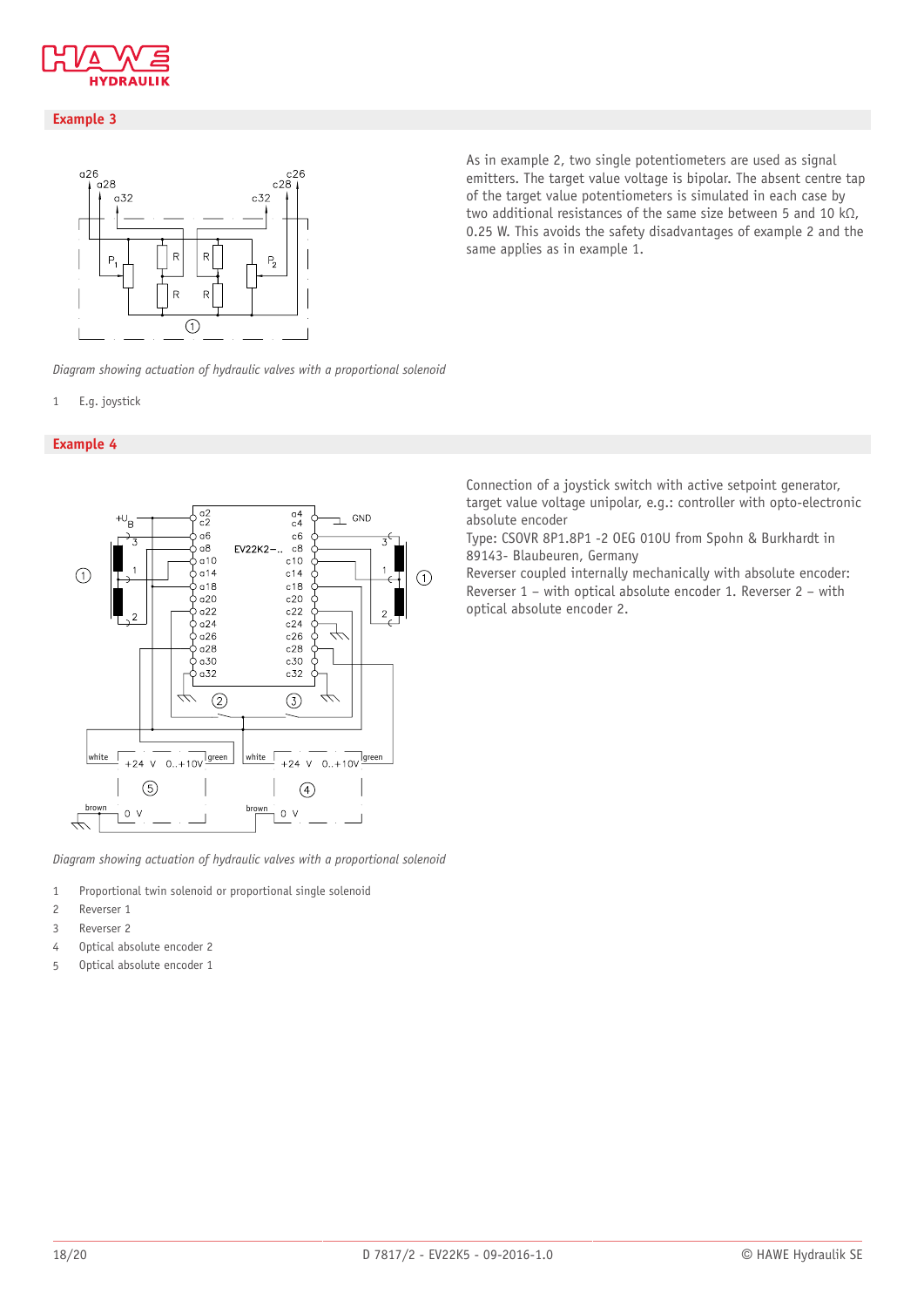

#### **Example 5**



*Diagram showing actuation of hydraulic valves with a proportional solenoid*

- 1 Proportional twin solenoid or proportional single solenoid
- 2 Analogue outputs
- 3 Release
- 4 Relay outputs

#### **Example 6**



*Diagram showing actuation of hydraulic valves with a proportional solenoid*

- 1 Analogue outputs
- 2 PLC, CNC or PC
- 3 Inverted
- 4 Release
- 5 Relay output

Connection to a PLC, CNC or PC, target value voltage unipolar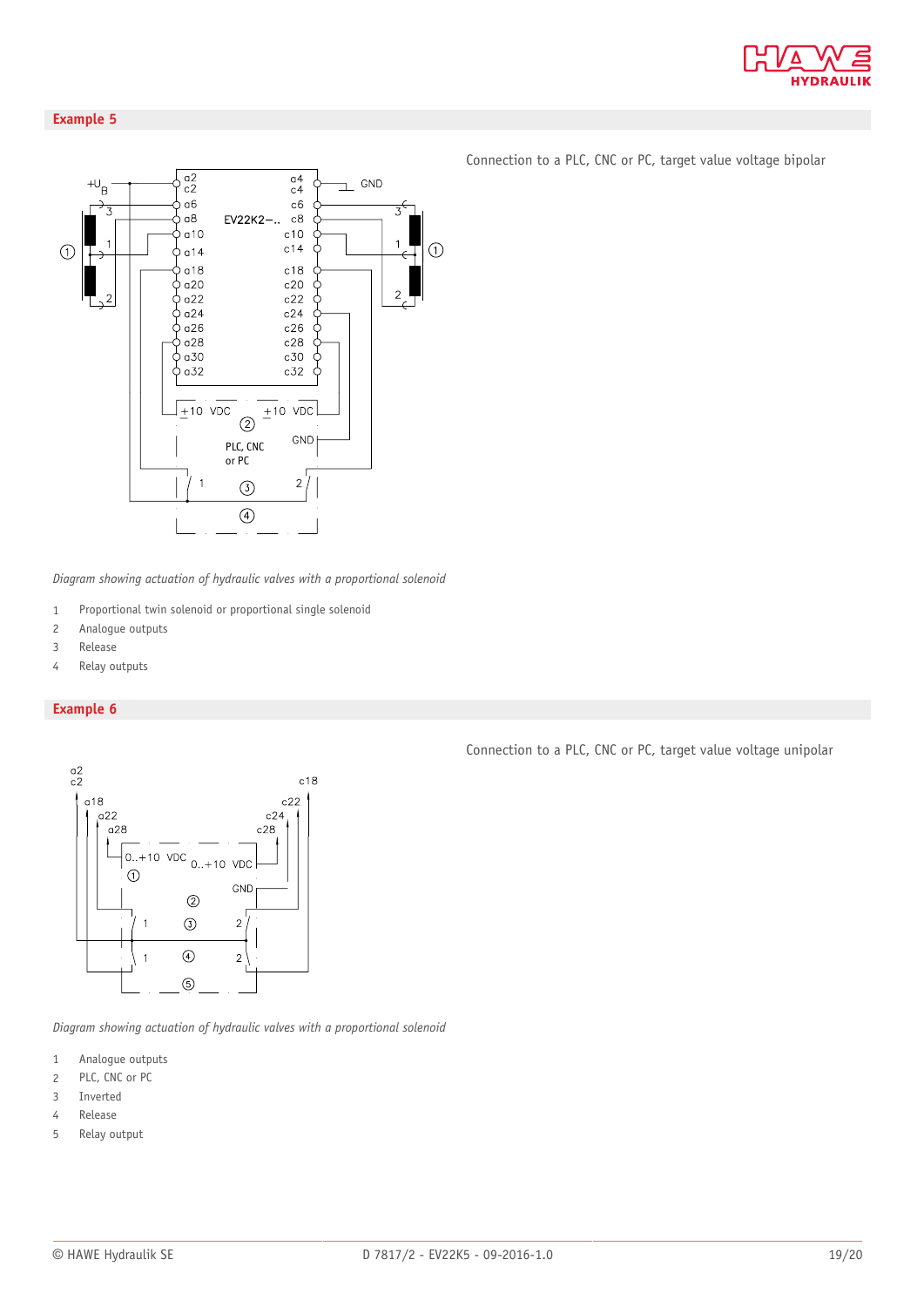

#### <span id="page-19-0"></span>**6.2 Actuation of hydraulic valves using a proportional solenoid**

For a description of the connections, see [Chapter 3.3,](#page-7-0) "Specific parameters".

#### **Example 7**



*Actuation of hydraulic valves using a proportional solenoid*

- 1 Proportional single solenoid
- 2 Joystick

Use as a proportional amplifier for two single solenoids. The two proportional solenoids should be connected to the ports a6 to a10 or c6 to c10 and a unipolar target value voltage selected.



**Note**

In the event of inversion (a22 or c22) or a change in polarity of the target value voltage applied, the amplifier would go to fault status, because this would be equivalent to actuating the absent second coils and, as ports a8 and c8 were unoccupied, it would be interpreted as a wire break.